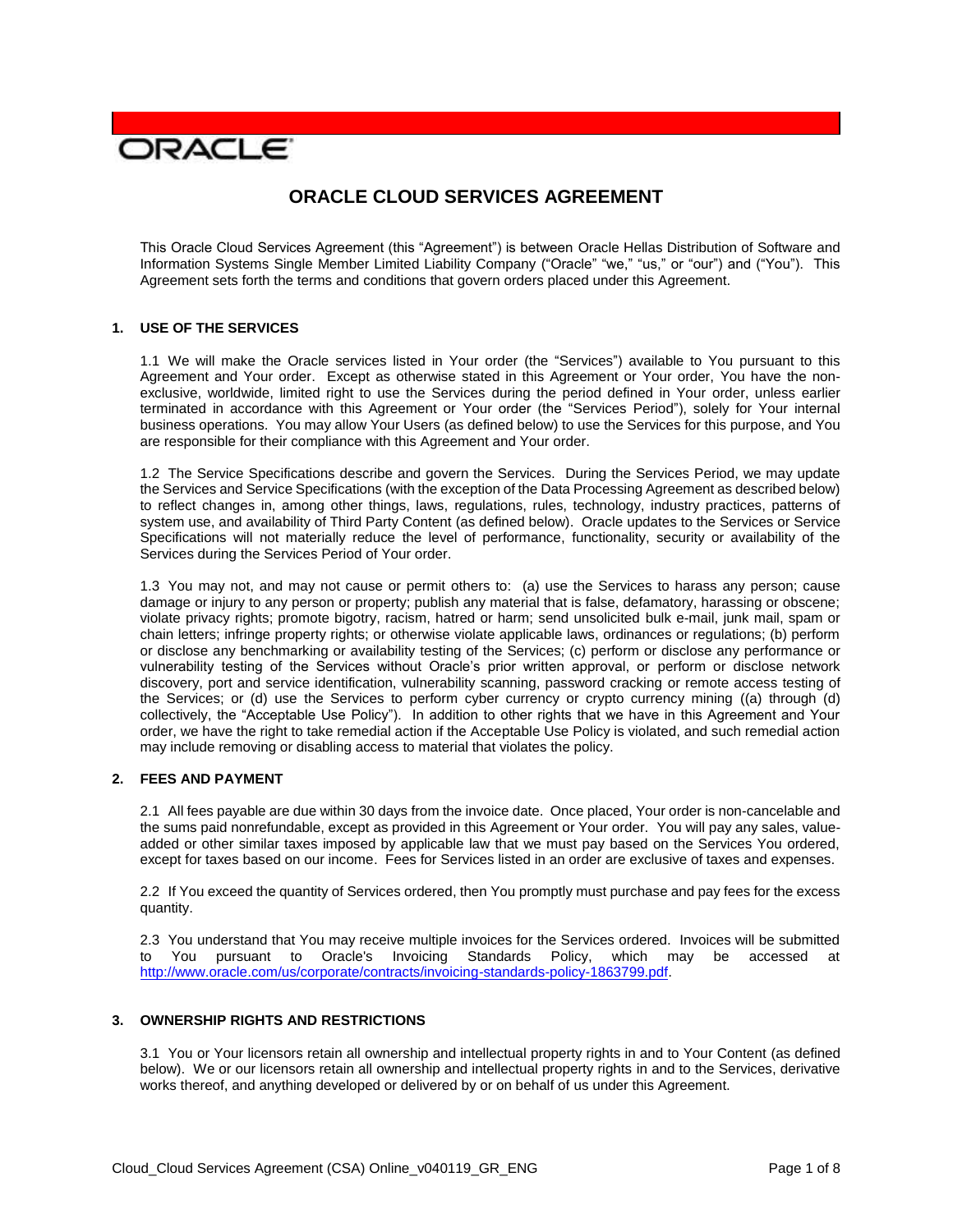3.2 You may have access to Third Party Content through use of the Services. Unless otherwise stated in Your order, all ownership and intellectual property rights in and to Third Party Content and the use of such content is governed by separate third party terms between You and the third party.

 3.3 You grant us the right to host, use, process, display and transmit Your Content to provide the Services pursuant to and in accordance with this Agreement and Your order. You have sole responsibility for the accuracy, quality, integrity, legality, reliability, and appropriateness of Your Content, and for obtaining all rights related to Your Content required by Oracle to perform the Services.

 3.4 You may not, and may not cause or permit others to: (a) modify, make derivative works of, disassemble, decompile, reverse engineer, reproduce, republish, download, or copy any part of the Services (including data structures or similar materials produced by programs); (b) access or use the Services to build or support, directly or indirectly, products or services competitive to Oracle; or (c) license, sell, transfer, assign, distribute, outsource, permit timesharing or service bureau use of, commercially exploit, or make available the Services to any third party except as permitted by this Agreement or Your order.

# **4. NONDISCLOSURE**

 4.1 By virtue of this Agreement, the parties may disclose to each other information that is confidential ("Confidential Information"). Confidential Information shall be limited to the terms and pricing under this Agreement and Your order, Your Content residing in the Services, and all information clearly identified as confidential at the time of disclosure.

time of disclosure.<br>4.2 A party's Confidential Information shall not include information that: (a) is or becomes a part of the public domain through no act or omission of the other party; (b) was in the other party's lawful possession prior to the disclosure and had not been obtained by the other party either directly or indirectly from the disclosing party; (c) is lawfully disclosed to the other party by a third party without restriction on the disclosure; or (d) is independently developed by the other party.

developed by the other party.<br>4.3 Each party agrees not to disclose the other party's Confidential Information to any third party other than as set forth in the following sentence for a period of five years from the date of the disclosing party's disclosure of the Confidential Information to the receiving party; however, we will protect the confidentiality of Your Content residing in the Services for as long as such information resides in the Services. Each party may disclose Confidential Information only to those employees, agents or subcontractors who are required to protect it against unauthorized disclosure in a manner no less protective than required under this Agreement, and each party may disclose the other party's Confidential Information in any legal proceeding or to a governmental entity as required by law. We will protect the confidentiality of Your Content residing in the Services in accordance with the Oracle security practices defined as part of the Service Specifications applicable to Your order.

# **5. PROTECTION OF YOUR CONTENT**

 5.1 In order to protect Your Content provided to Oracle as part of the provision of the Services, Oracle will comply with the applicable administrative, physical, technical and other safeguards, and other applicable aspects of system and content management, available at http://www.oracle.com/us/corporate/contracts/cloud-services/index.html.

and content management, available at <u>http://www.oracle.com/us/corporate/contracts/cloud-services/index.html</u>.<br>5.2 To the extent Your Content includes Personal Data (as that term is defined in the applicable data privacy policies and the Data Processing Agreement (as that term is defined below)), Oracle will furthermore comply with the following:

- a. the relevant Oracle privacy policies applicable to the Services, available at [http://www.oracle.com/us/legal/privacy/overview/index.html;](http://www.oracle.com/us/legal/privacy/overview/index.html) and
- b. the applicable version of the Data Processing Agreement for Oracle Services (the "Data Processing Agreement"), unless stated otherwise in Your order. The version of the Data Processing Agreement applicable to Your order (a) is available at [https://www.oracle.com/corporate/contracts/cloud](https://www.oracle.com/corporate/contracts/cloud-services/contracts.html#data-processing)[services/contracts.html#data-processing](https://www.oracle.com/corporate/contracts/cloud-services/contracts.html#data-processing) and is incorporated herein by reference, and (b) will remain in force during the Services Period of Your order. In the event of any conflict between the terms of the Data Processing Agreement and the terms of the Service Specifications (including any applicable Oracle privacy policies), the terms of the Data Processing Agreement shall take precedence.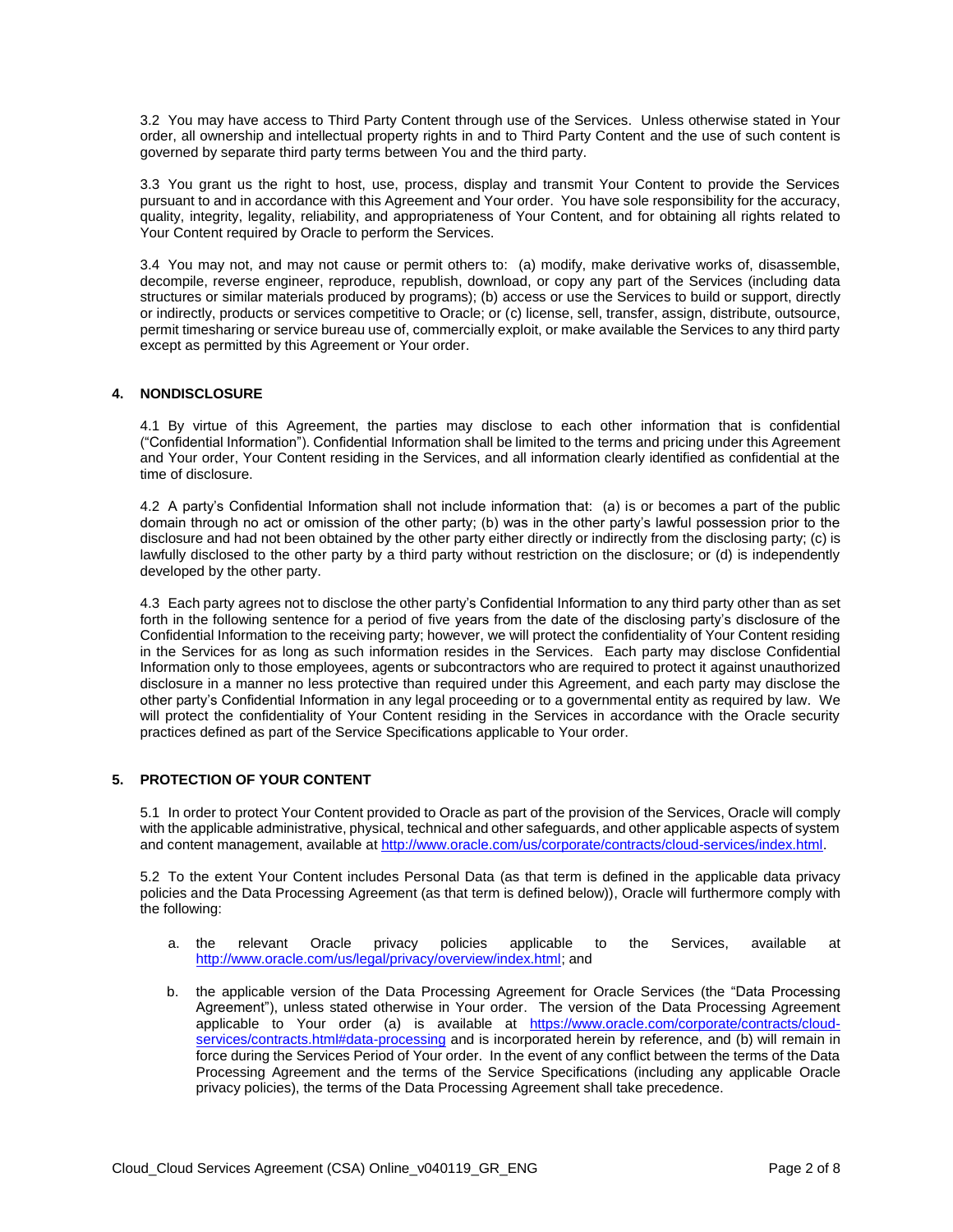5.3 Without prejudice to Sections 5.1 and 5.2 above, You are responsible for (a) any required notices, consents and/or authorizations related to Your provision of, and our processing of, Your Content (including any Personal Data) as part of the Services, (b) any security vulnerabilities, and the consequences of such vulnerabilities, arising from Your Content, including any viruses, Trojan horses, worms or other harmful programming routines contained in Your Content, and (c) any use by You or Your Users of the Services in a manner that is inconsistent with the terms of this Agreement. To the extent You disclose or transmit Your Content to a third party, we are no longer responsible for the security, integrity or confidentiality of such content outside of Oracle's control.

responsible for the security, integrity or confidentiality of such content outside of Oracle's control.<br>5.4 Unless otherwise specified in Your order (including in the Service Specifications), Your Content may not include any sensitive or special data that imposes specific data security or data protection obligations on Oracle in addition to or different from those specified in the Service Specifications. If available for the Services, You may purchase additional services from us (e.g., Oracle Payment Card Industry Compliance Services) designed to address specific data security or data protection requirements applicable to such sensitive or special data You seek to include in Your Content.

#### **6. WARRANTIES, DISCLAIMERS AND EXCLUSIVE REMEDIES**

 6.1 Each party represents that it has validly entered into this Agreement and that it has the power and authority to do so. We warrant that during the Services Period we will perform the Services using commercially reasonable care and skill in all material respects as described in the Service Specifications. If the Services provided to You were not performed as warranted, You must promptly provide us with a written notice that describes the deficiency in the Services (including, as applicable, the service request number notifying us of the deficiency in the Services).

 UNINTERRUPTED, THAT WE WILL CORRECT ALL SERVICES ERRORS, OR THAT THE SERVICES WILL MEET YOUR REQUIREMENTS OR EXPECTATIONS. WE ARE NOT RESPONSIBLE FOR ANY ISSUES 6.2 WE DO NOT WARRANT THAT THE SERVICES WILL BE PERFORMED ERROR-FREE OR RELATED TO THE PERFORMANCE, OPERATION OR SECURITY OF THE SERVICES THAT ARISE FROM YOUR CONTENT OR THIRD PARTY CONTENT OR SERVICES PROVIDED BY THIRD PARTIES.

 6.3 FOR ANY BREACH OF THE SERVICES WARRANTY, YOUR EXCLUSIVE REMEDY AND OUR ENTIRE LIABILITY SHALL BE THE CORRECTION OF THE DEFICIENT SERVICES THAT CAUSED THE BREACH OF REASONABLE MANNER, YOU MAY END THE DEFICIENT SERVICES AND WE WILL REFUND TO YOU THE WARRANTY, OR, IF WE CANNOT SUBSTANTIALLY CORRECT THE DEFICIENCY IN A COMMERCIALLY FEES FOR THE TERMINATED SERVICES THAT YOU PRE-PAID TO US FOR THE PERIOD FOLLOWING THE EFFECTIVE DATE OF TERMINATION.

 6.4 TO THE EXTENT NOT PROHIBITED BY LAW, THESE WARRANTIES ARE EXCLUSIVE AND THERE ARE NO OTHER EXPRESS OR IMPLIED WARRANTIES OR CONDITIONS INCLUDING FOR SOFTWARE,  QUALITY AND FITNESS FOR A PARTICULAR PURPOSE. HARDWARE, SYSTEMS, NETWORKS OR ENVIRONMENTS OR FOR MERCHANTABILITY, SATISFACTORY

# **7. LIMITATION OF LIABILITY**

 7.1 UNLESS OTHERWISE PROVIDED BY MANDATORY GREEK LAW PROVISIONS, IN NO EVENT WILL EITHER PARTY OR ITS AFFILIATES BE LIABLE FOR ANY INDIRECT, CONSEQUENTIAL, INCIDENTAL, SPECIAL, PUNITIVE, OR EXEMPLARY DAMAGES, OR ANY LOSS OF REVENUE, PROFITS (EXCLUDING FEES UNDER THIS AGREEMENT), SALES, DATA, DATA USE, GOODWILL, OR REPUTATION.

 7.2 IN NO EVENT SHALL THE AGGREGATE LIABILITY OF ORACLE AND OUR AFFILIATES ARISING OUT OTHERWISE, EXCEED THE TOTAL AMOUNTS ACTUALLY PAID UNDER YOUR ORDER FOR THE SERVICES GIVING RISE TO THE LIABILITY DURING THE TWELVE (12) MONTHS IMMEDIATELY PRECEDING THE OF OR RELATED TO THIS AGREEMENT OR YOUR ORDER, WHETHER IN CONTRACT, TORT, OR EVENT GIVING RISE TO SUCH LIABILITY.

 7.3 THE LIMITATIONS STATED IN SUBSECTIONS 7.1 & 7.2 WILL NOT APPLY WITH RESPECT TO DAMAGES ARISING OUT AND/OR RESULTING FROM GROSS NEGLIGENCE OR INTENTIONAL AND WRONGFUL ACTS OR IN CASE OF INJURY TO LIFE, BODY OR HEALTH.

#### **8. INDEMNIFICATION**

8.1 If a third party makes a claim against either You or Oracle ("Recipient" which may refer to You or us depending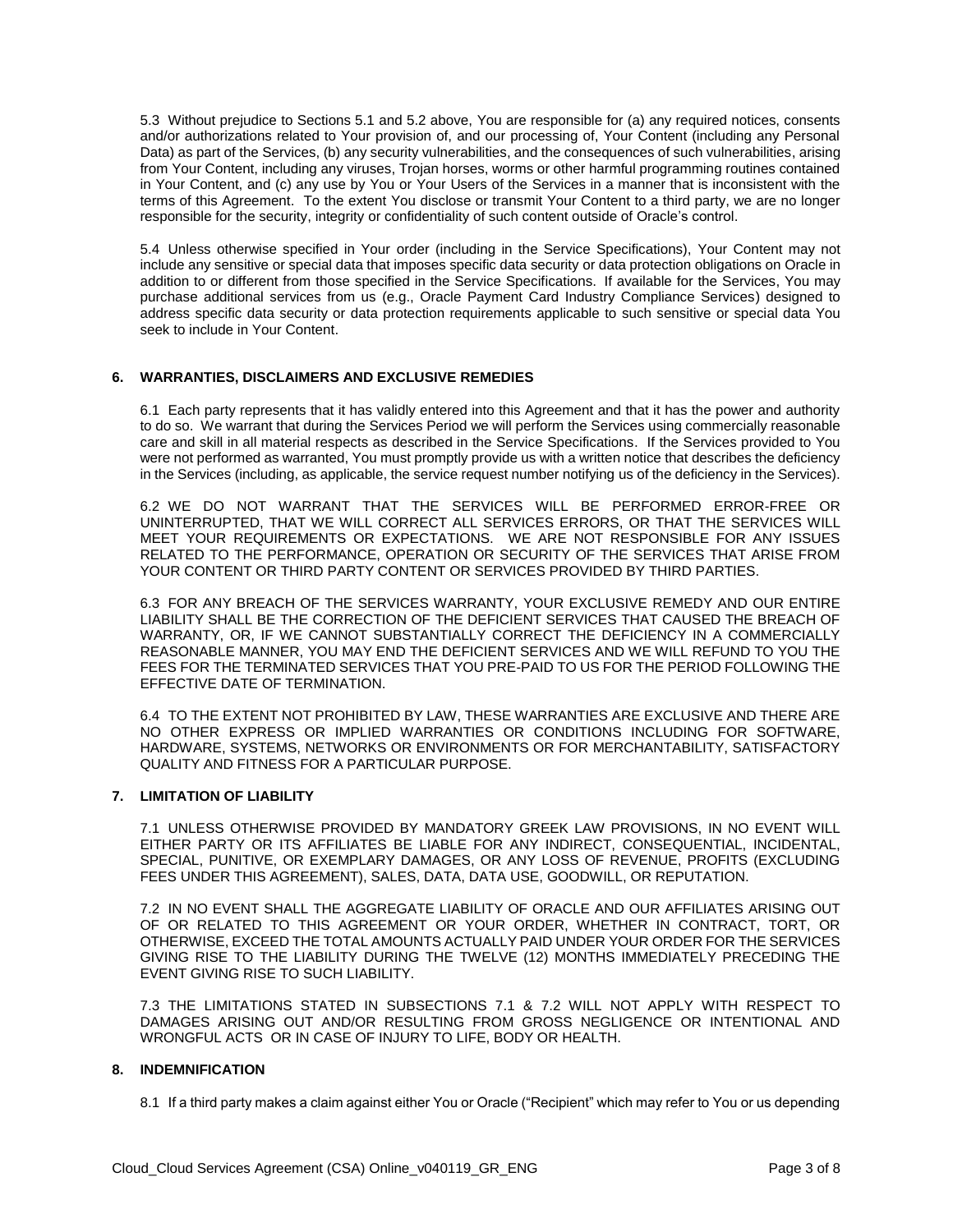upon which party received the Material), that any information, design, specification, instruction, software, service, data, hardware, or material (collectively, "Material") furnished by either You or us ("Provider" which may refer to You or us depending on which party provided the Material) and used by the Recipient infringes the third party's intellectual property rights, the Provider, at the Provider's sole cost and expense, will defend the Recipient against the claim and indemnify the Recipient from the damages, liabilities, costs and expenses awarded by the court to the third party claiming infringement or the settlement agreed to by the Provider, if the Recipient does the following:

- a. notifies the Provider promptly in writing, not later than 30 days after the Recipient receives notice of the claim (or sooner if required by applicable law);
- b. gives the Provider sole control of the defense and any settlement negotiations; and
- c. gives the Provider the information, authority and assistance the Provider needs to defend against or settle the claim.

 8.2 If the Provider believes or it is determined that any of the Material may have violated a third party's intellectual property rights, the Provider may choose to either modify the Material to be non-infringing (while substantially preserving its utility or functionality) or obtain a license to allow for continued use, or if these alternatives are not commercially reasonable, the Provider may end the license for, and require return of, the applicable Material and refund any unused, prepaid fees the Recipient may have paid to the other party for such Material. If such return notice, terminate the order. If such Material is third party technology and the terms of the third party license do not allow us to terminate the license, then we may, upon 30 days prior written notice, end the Services associated with such Material and refund any unused, prepaid fees for such Services. materially affects our ability to meet obligations under the relevant order, then we may, upon 30 days prior written

such Material and refund any unused, prepaid fees for such Services.<br>8.3 The Provider will not indemnify the Recipient if the Recipient (a) alters the Material or uses it outside the scope of use identified in the Provider's user or program documentation or Service Specifications, or (b) uses a version of the Material which has been superseded, if the infringement claim could have been avoided by using an unaltered current version of the Material which was made available to the Recipient. The Provider will not indemnify the Recipient to the extent that an infringement claim is based upon any Material not furnished by the Provider. We will not indemnify You to the extent that an infringement claim is based on Third Party Content or any Material from a third party portal or other external source that is accessible or made available to You within or by the Services (e.g., a social media post from a third party blog or forum, a third party Web page accessed via a hyperlink, marketing data from third party data providers, etc.).

8.4 This Section 8 provides the parties' exclusive remedy for any infringement claims or damages.

#### **9. TERM AND TERMINATION**

- 9.1 This Agreement is valid for the order which this Agreement accompanies.
- 9.2 Services shall be provided for the Services Period defined in Your order.

 9.3 We may suspend Your or Your Users' access to, or use of, the Services if we believe that (a) there is a significant threat to the functionality, security, integrity, or availability of the Services or any content, data, or applications in the Services; (b) You or Your Users are accessing or using the Services to commit an illegal act; or (c) there is a violation of the Acceptable Use Policy. When reasonably practicable and lawfully permitted, we will provide You with advance notice of any such suspension. We will use reasonable efforts to re-establish the Services promptly after we determine that the issue causing the suspension has been resolved. During any suspension period, we will make Your Content (as it existed on the suspension date) available to You. Any suspension under this Section shall not excuse You from Your obligation to make payments under this Agreement.

 9.4 If either of us breaches a material term of this Agreement or any order and fails to correct the breach within 30 days of written specification of the breach, then the breaching party is in default and the non-breaching party may terminate (a) in the case of breach of any order, the order under which the breach occurred; or (b) in the case of breach of the Agreement, the Agreement and any orders that have been placed under the Agreement. If we terminate any orders as specified in the preceding sentence, You must pay within 30 days all amounts that have accrued prior to such termination, as well as all sums remaining unpaid for the Services under such order(s) plus related taxes and expenses. Except for nonpayment of fees, the nonbreaching party may agree in its sole discretion to extend the 30 day period for so long as the breaching party continues reasonable efforts to cure the breach. You agree that if You are in default under this Agreement, You may not use those Services ordered.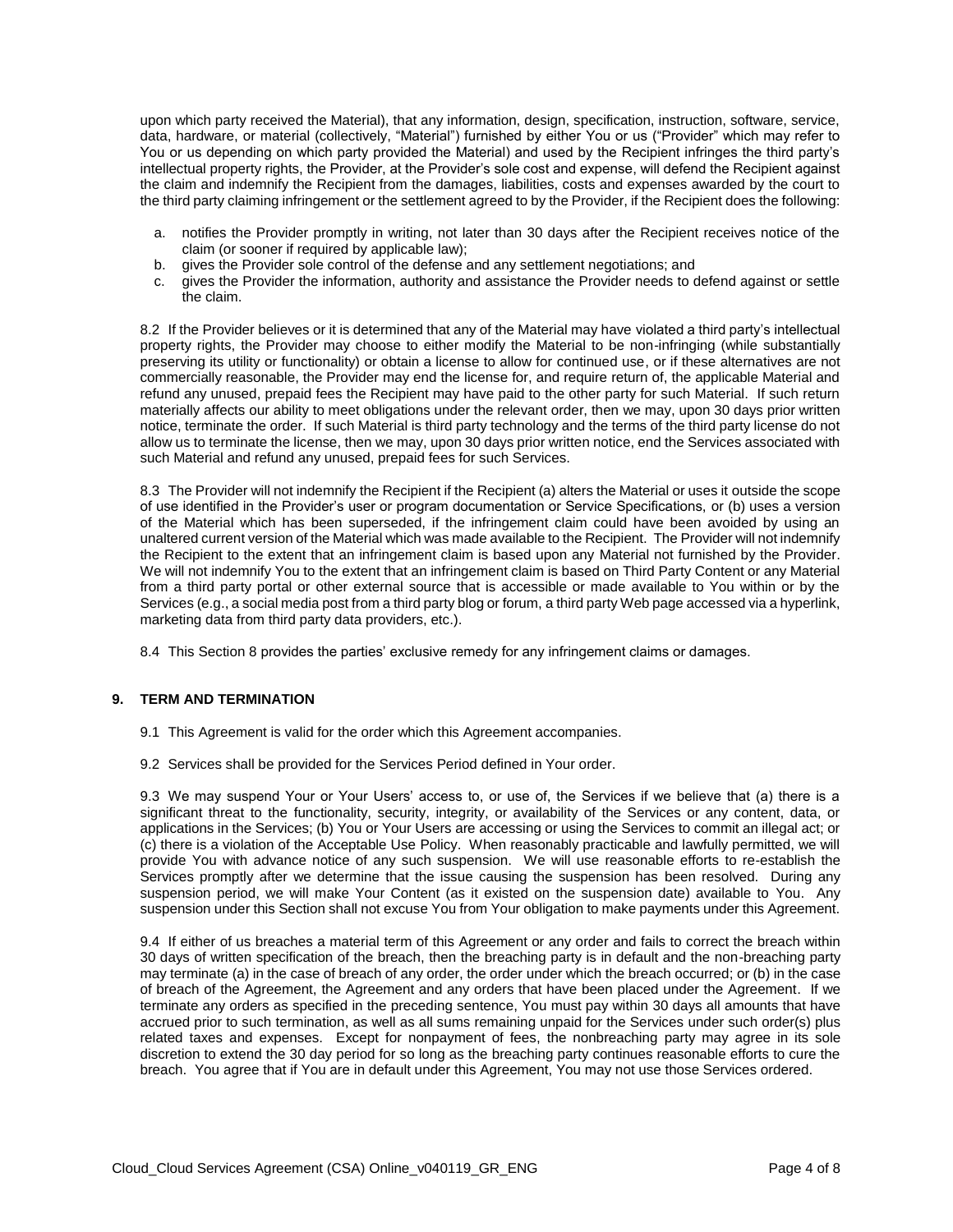9.5 At the end of the Services Period, we will make Your Content (as it existed at the end of the Services Period) available for retrieval by You during a retrieval period set out in the Service Specifications. At the end of such retrieval period, and except as may be required by law, we will delete or otherwise render unrecoverable any of Your Content that remains in the Services. Our data deletion practices are described in more detail in the Service Specifications.

Specifications.<br>9.6 Provisions that survive termination or expiration of this Agreement are those relating to limitation of liability, indemnification, payment and others which by their nature are intended to survive.

#### **10. THIRD-PARTY CONTENT, SERVICES AND WEBSITES**

 10.1 The Services may enable You to link to, transfer Your Content or Third Party Content to, or otherwise access, third parties' websites, platforms, content, products, services, and information ("Third Party Services"). Oracle does not control and is not responsible for Third Party Services. You are solely responsible for complying with the terms of access and use of Third Party Services, and if Oracle accesses or uses any Third Party Services on Your behalf to facilitate performance of the Services, You are solely responsible for ensuring that such access and use, including through passwords, credentials or tokens issued or otherwise made available to You, is authorized by the terms of access and use for such services. If You transfer or cause the transfer of Your Content or Third Party Content from the Services to a Third Party Service or other location, that transfer constitutes a distribution by You and not by Oracle.

 warranty of any kind. You acknowledge and agree that we are not responsible for, and have no obligation to control, monitor, or correct, Third Party Content. We disclaim all liabilities arising from or related to Third Party Content. 10.2 Any Third Party Content we make accessible is provided on an "as-is" and "as available" basis without any

Content.<br>10.3 You acknowledge that: (i) the nature, type, quality and availability of Third Party Content may change at any time during the Services Period, and (ii) features of the Services that interoperate with Third Party Services such as Facebook™, YouTube™ and Twitter™, etc., depend on the continuing availability of such third parties' respective application programming interfaces (APIs). We may need to update, change or modify the Services under this Agreement as a result of a change in, or unavailability of, such Third Party Content, Third Party Services or APIs. If any third party ceases to make its Third Party Content or APIs available on reasonable terms for the Services, as determined by us in our sole discretion, we may cease providing access to the affected Third Party Content or Third Party Services without any liability to You. Any changes to Third Party Content, Third Party Services or APIs, including their unavailability, during the Services Period does not affect Your obligations under this Agreement or the applicable order, and You will not be entitled to any refund, credit or other compensation due to any such changes.

#### **11. SERVICE MONITORING, ANALYSES AND ORACLE SOFTWARE**

 11.1 We continuously monitor the Services to facilitate Oracle's operation of the Services; to help resolve Your service requests; to detect and address threats to the functionality, security, integrity, and availability of the Services as well as any content, data, or applications in the Services; and to detect and address illegal acts or violations of the Acceptable Use Policy. Oracle monitoring tools do not collect or store any of Your Content residing in the Services, except as needed for such purposes. Oracle does not monitor, and does not address issues with, non-Oracle software provided by You or any of Your Users that is stored in, or run on or through, the Services. Information collected by Oracle monitoring tools (excluding Your Content) may also be used to assist in managing Oracle's product and service portfolio, to help Oracle address deficiencies in its product and service offerings, and for license management purposes.

 11.2 We may (i) compile statistical and other information related to the performance, operation and use of the Services, and (ii) use data from the Services in aggregated form for security and operations management, to create statistical analyses, and for research and development purposes (clauses i and ii are collectively referred to as "Service Analyses"). We may make Service Analyses publicly available; however, Service Analyses will not incorporate Your Content, Personal Data or Confidential Information in a form that could serve to identify You or any individual. We retain all intellectual property rights in Service Analyses.

any individual. We retain all intellectual property rights in Service Analyses.<br>11.3 We may provide You with the ability to obtain certain Oracle Software (as defined below) for use with the Services. If we provide Oracle Software to You and do not specify separate terms for such software, then such Oracle Software is provided as part of the Services and You have the non-exclusive, worldwide, limited right to use such Oracle Software, subject to the terms of this Agreement and Your order (except for separately licensed elements of the Oracle Software, which separately licensed elements are governed by the applicable separate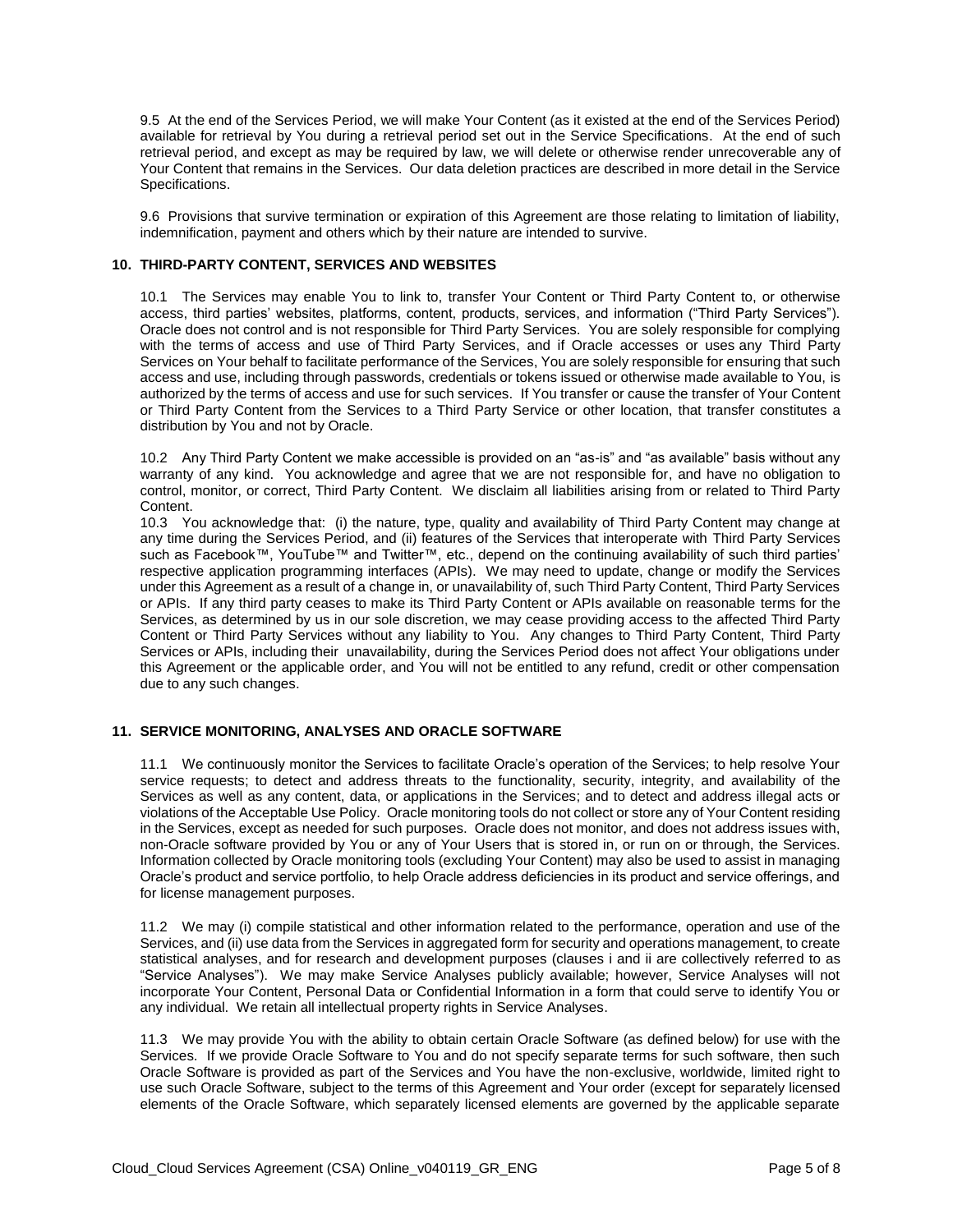terms), solely to facilitate Your use of the Services. You may allow Your Users to use the Oracle Software for this purpose, and You are responsible for their compliance with the license terms. Your right to use any Oracle Software will terminate upon the earlier of our notice (by web posting or otherwise) or the end of the Services associated with the Oracle Software. Notwithstanding the foregoing, if Oracle Software is licensed to You under separate terms, then Your use of such software is governed by the separate terms. Your right to use any part of the Oracle Software that is licensed under the separate terms is not restricted in any way by this Agreement.

#### **12. EXPORT**

 12.1 Export laws and regulations of the United States and any other relevant local export laws and regulations apply to the Services. Such export laws govern use of the Services (including technical data) and any Services regulations (including "deemed export" and "deemed re-export" regulations). You agree that no data, information, software programs and/or materials resulting from the Services (or direct product thereof) will be exported, directly or indirectly, in violation of these laws, or will be used for any purpose prohibited by these laws including, without limitation, nuclear, chemical, or biological weapons proliferation, or development of missile technology. deliverables provided under this Agreement, and You and we each agree to comply with all such export laws and

limitation, nuclear, chemical, or biological weapons proliferation, or development of missile technology.<br>12.2 You acknowledge that the Services are designed with capabilities for You and Your Users to access the Services without regard to geographic location and to transfer or otherwise move Your Content between the Services and other locations such as User workstations. You are solely responsible for the authorization and management of User accounts across geographic locations, as well as export control and geographic transfer of Your Content.

#### **13. FORCE MAJEURE**

 Neither You nor we shall be responsible for failure or delay of performance if caused by: an act of war, hostility, or sabotage; act of God; pandemic; electrical, internet, or telecommunication outage that is not caused by the obligated party; government restrictions (including the denial or cancelation of any export, import or other license); or other event outside the reasonable control of the obligated party. Both You and we will use reasonable efforts to mitigate the effect of a force majeure event. If such event continues for more than 30 days, either of You or we may cancel unperformed Services and affected orders upon written notice. This Section does not excuse either party's obligation to take reasonable steps to follow its normal disaster recovery procedures or Your obligation to pay for the Services.

#### **14. GOVERNING LAW AND JURISDICTION**

 This Agreement is governed by the laws of Greece and each party agrees to submit to the exclusive jurisdiction of, and venue in, the courts in Athens, Greece in any dispute arising out of or relating to this Agreement.

#### **15. NOTICE**

 dispute with us or if You wish to provide a notice under the Indemnification Section of this Agreement, or if You become subject to insolvency or other similar legal proceedings, You will promptly send written notice to: Oracle Hellas Distribution of Software and Information Systems Single Member Limited Liability Company, 265 Mesogheion Avenue, 154 51 - Neo Psychico, Athens, Greece Attention: Legal Department. 15.1 Any notice required under this Agreement shall be provided to the other party in writing. If You have a legal

 15.2 We may give notices applicable to our Services customers by means of a general notice on the Oracle portal for the Services, and notices specific to You by electronic mail to Your e-mail address on record in our account information or by written communication sent by first class mail or pre-paid post to Your address on record in our account information.

# **16. ASSIGNMENT**

 You may not assign this Agreement or give or transfer the Services, or any interest in the Services, to another individual or entity.

# **17. OTHER**

 17.1 We are an independent contractor, and each party agrees that no partnership, joint venture, or agency relationship exists between the parties.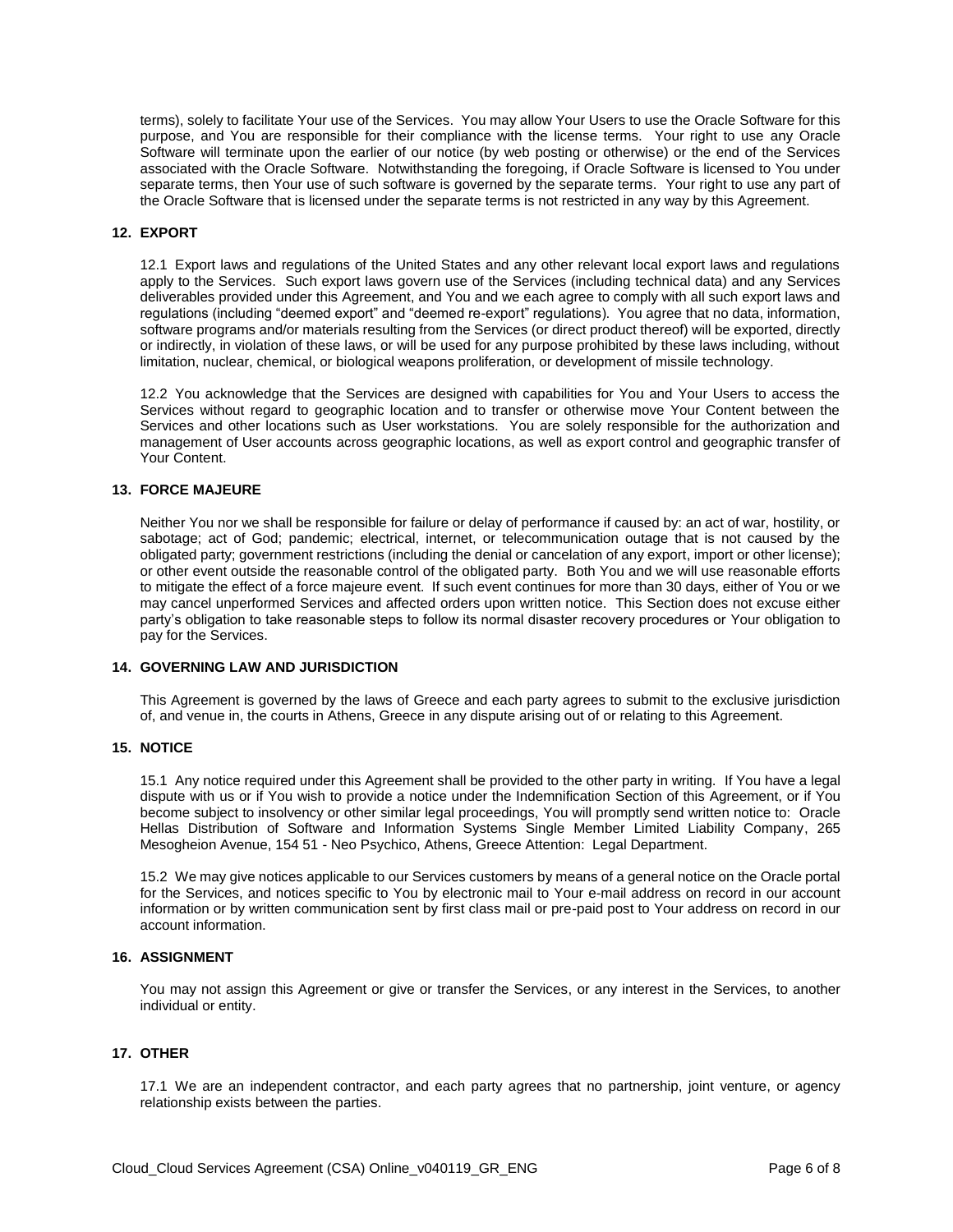17.2 Our business partners and other third parties, including any third parties with which the Services have integrations or that are retained by You to provide consulting services, implementation services or applications that interact with the Services, are independent of Oracle and are not Oracle's agents. We are not liable for, bound by, or responsible for any problems with the Services or Your Content arising due to any acts of any such business partner or third party, unless the business partner or third party is providing Services as our subcontractor on an engagement ordered under this Agreement and, if so, then only to the same extent as we would be responsible for our resources under this Agreement.

 17.3 If any term of this Agreement is found to be invalid or unenforceable, the remaining provisions will remain effective and such term shall be replaced with another term consistent with the purpose and intent of this Agreement.

 17.4 Except for actions for nonpayment or breach of Oracle's proprietary rights, no action, regardless of form, arising out of or relating to this Agreement may be brought by either party more than two years after the cause of action has accrued.

 17.5 Prior to entering into an order governed by this Agreement, You are solely responsible for determining whether the Services meet Your technical, business or regulatory requirements. Oracle will cooperate with Your efforts to determine whether use of the standard Services are consistent with those requirements. Additional fees may apply to any additional work performed by Oracle or changes to the Services. You remain solely responsible for Your regulatory compliance in connection with Your use of the Services.

for Your regulatory compliance in connection with Your use of the Services.<br>17.6 Upon forty-five (45) days written notice and no more than once every twelve (12) months, Oracle may audit Your use of the Cloud Services to ensure Your use of the Cloud Services is in compliance with the terms of the applicable order and this Agreement. Any such audit shall not unreasonably interfere with Your normal business operations.

 You agree to cooperate with Oracle's audit and to provide reasonable assistance and access to information reasonably requested by Oracle.

 The performance of the audit and non-public data obtained during the audit (including findings or reports that result from the audit) shall be subject to the provisions of section 4 (Nondisclosure) of this Agreement.

 If the audit identifies non-compliance, You agree to remedy (which may include, without limitation, the payment of any fees for additional Cloud Services) such non-compliance within 30 days of written notification of that non- compliance. You agree that Oracle shall not be responsible for any of Your costs incurred in cooperating with the audit.

# **18. ENTIRE AGREEMENT**

 18.1 You agree that this Agreement and the information which is incorporated into this Agreement by written reference (including reference to information contained in a URL or referenced policy), together with the applicable order, is the negotiated complete agreement for the Services ordered by You and supersedes all prior or contemporaneous agreements or representations, written or oral, regarding such Services.

 18.2 It is expressly agreed that the terms of this Agreement and any Oracle order shall supersede the terms in any purchase order, procurement internet portal, or other similar non-Oracle document and no terms included in any such purchase order, portal, or other non-Oracle document shall apply to the Services ordered. In the event of any inconsistencies between the terms of an order and the Agreement, the order shall take precedence; however, unless expressly stated otherwise in an order, the terms of the Data Processing Agreement shall take precedence over any inconsistent terms in an order. This Agreement and orders hereunder may not be modified and the rights and restrictions may not be altered or waived except in a writing signed or accepted online by authorized representatives of You and of Oracle; however, Oracle may update the Service Specifications, including by posting updated documents on Oracle's websites. No third party beneficiary relationships are created by this Agreement.

#### **19. AGREEMENT DEFINITIONS**

19.1 **"Oracle Software"** means any software agent, application or tool that Oracle makes available to You for download specifically for purposes of facilitating Your access to, operation of, and/or use with, the Services.